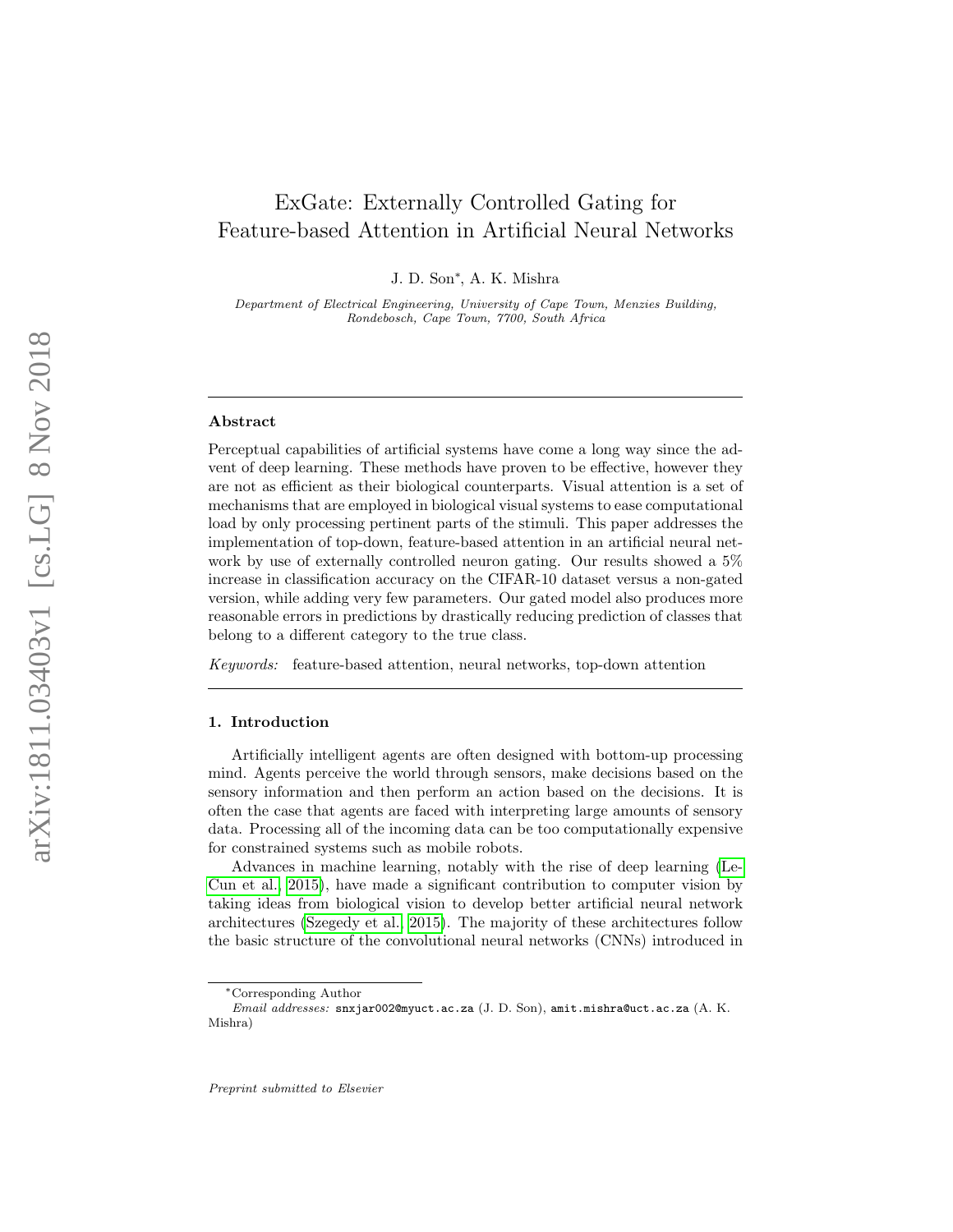[\(LeCun et al., 1989,](#page-12-2) [1995\)](#page-12-3). For many years CNN model progression has generally consisted of taking that basic structure but adding more layers to make the networks deeper [\(Krizhevsky et al., 2012;](#page-12-4) [Simonyan and Zisserman, 2014\)](#page-12-5). The complexity of these models has restricted their usage to high-performance computers that are not suitable for constrained systems. The need to create less demanding models has not gone unnoticed and research has focussed on developing alternative structures to improve efficiency and performance [\(Szegedy](#page-12-1) [et al., 2015;](#page-12-1) [He et al., 2016;](#page-11-0) [Szegedy et al., 2017\)](#page-12-6). In even more extreme cases performance has been somewhat sacrificed to create far less demanding models [\(Iandola et al., 2016;](#page-12-7) [Howard et al., 2017;](#page-11-1) [Zhang et al., 2017\)](#page-13-0).

These traditional CNN based architectures have been very effective at various tasks involving visual data, however the trained networks are static. This means that the same transformations will always be applied to all of the input data. There is no option to modify the behaviour of the network in real-time, unlike what humans are capable of.

Humans have computationally strained resources, yet we are capable of interpreting enormous amounts of sensory data with ease. This is possible because our brains utilize various mechanisms to select portions of the incoming data to operate on and we can also constrain our interpretations of that data as well [\(Summerfield and Egner, 2009\)](#page-12-8). These mechanisms have been studied extensively in fields such as neuroscience and cognitive science, especially with regards to how we, and other animals, process visual stimuli so efficiently [\(Desimone](#page-11-2) [and Duncan, 1995;](#page-11-2) [Yantis and Serences, 2003;](#page-13-1) [Summerfield and Egner, 2009;](#page-12-8) [Carrasco, 2011;](#page-11-3) [Moore and Zirnsak, 2017\)](#page-12-9). Visual attention is one of the most studied mechanisms for modulation of visual perception. This paper focusses on top-down feature-based attention (see Section [2.1\)](#page-2-0) to modulate the behaviour of a feedforward neural network in an image classification task.

Further background to visual attention is provided in Section [2](#page-1-0) to clarify the connection between this research for artificial systems with the research on biological systems. The background supplements the development of our novel mechanism for feature-based attention presented in Section [3.](#page-2-1) The experimental procedure is discussed in Section [4](#page-5-0) and the results are presented in Section [5](#page-7-0) along with the discussion of the results. Lastly we draw conclusions in Section [7.](#page-11-4)

### <span id="page-1-0"></span>2. Visual Attention

Visual attention is one of the mechanisms that our brains use to select pertinent aspects of visual stimuli. It can manifest itself as a bottom-up process, where portions of the stimuli are attended to automatically based on salient features [\(Desimone and Duncan, 1995\)](#page-11-2). Attention can also be controlled in a top-down manner, where a current behavioural state may favour certain aspects of the stimuli [\(Gilbert and Li, 2013;](#page-11-5) [Noudoost et al., 2010\)](#page-12-10). Our research here focusses on top-down attention, as we wish to find ways to control aspects of low-level perceptual systems from higher-level cognitive agents.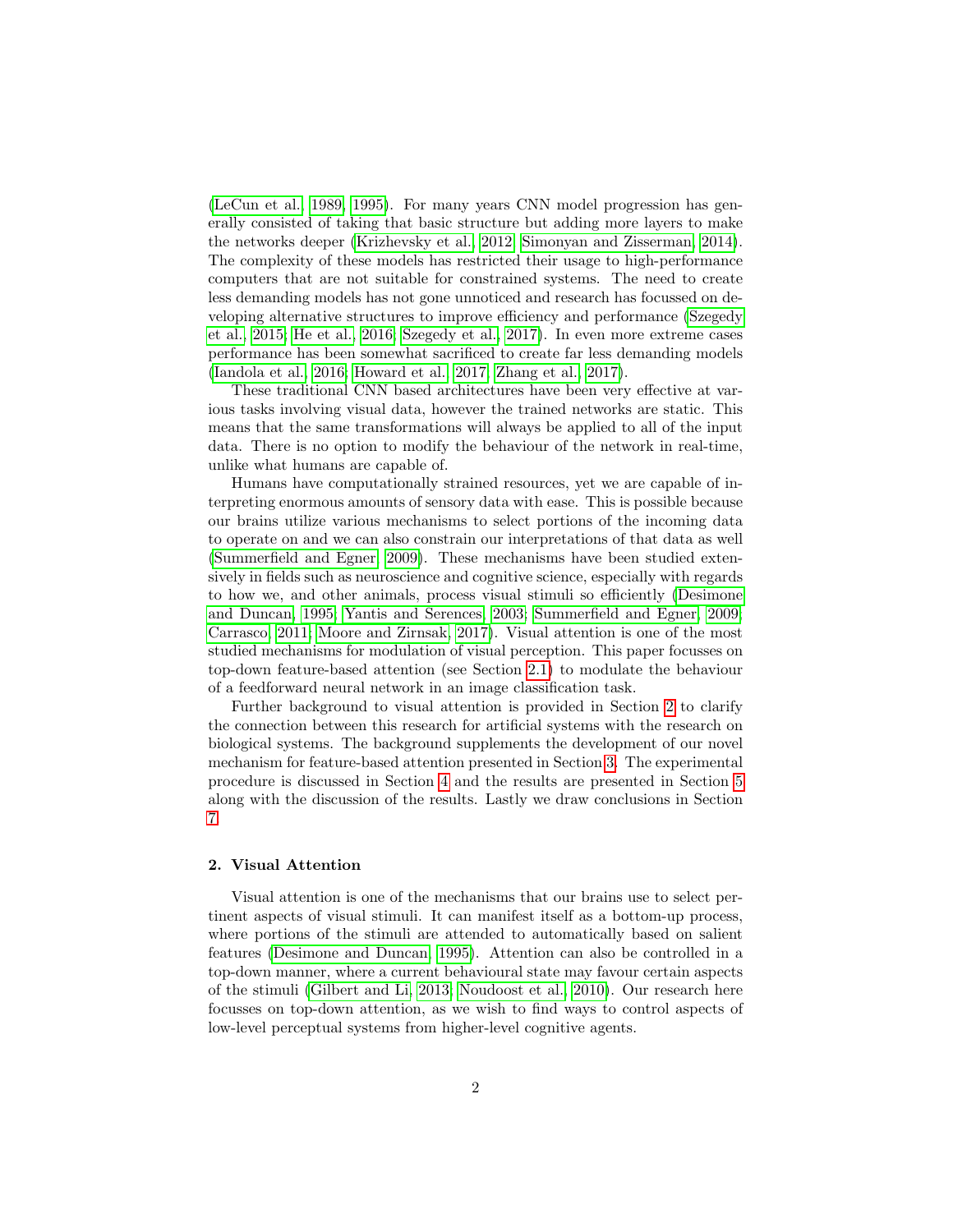There are multiple ways in which attention can be controlled in a top-down manner. Attention can be directed to a specific location (spatial attention), to certain features, and to distinct objects [\(Noudoost et al., 2010;](#page-12-10) [Gilbert and](#page-11-5) [Li, 2013;](#page-11-5) [Yantis and Serences, 2003\)](#page-13-1). Spatial attention has been used to great effect in recent deep learning works such as [\(Xu et al., 2015;](#page-13-2) [Wu et al., 2016;](#page-13-3) [Lu](#page-12-11) [et al., 2017\)](#page-12-11). These networks introduce dynamic capabilities by using recurrent neural networks (RNNs) to supply contextual information based on the history of inputs. This allows the models to learn how the sequential structure of sentences in the training data relates to specific locations of an image that should be attended to when generating new captions. The feedback inherent in the RNNs make this a form of "top-down" attention, where the RNN is acting as a primitive memory system that guides spatial attention.

## <span id="page-2-0"></span>2.1. Feature-based Visual Attention

Our work focusses on feature-based attention and we aim to introduce a greater level of top-down control than the works mentioned above. Featurebased attention modulates neuron activity based on the relationship between features of interest and the stimulus [\(Moore and Zirnsak, 2017\)](#page-12-9). Unlike spatial attention which attends to specific locations of a stimulus, feature-based attention tries to measure how the feature components of stimulus compares to the features it believes are relevant to the task at hand. [\(Maunsell and Treue,](#page-12-12) [2006\)](#page-12-12) show that certain neurons in the visual cortex have enhanced responses to stimuli relevant to the agent's behavioural goals. [\(Gilbert and Li, 2013\)](#page-11-5) also suggests that top-down control can engage relevant components of stimuli while also discarding irrelevant components.

Such a mechanism could also be used to improve the performance of artificial neural networks. Suppressing irrelevant features and enhancing relevant ones should increase the signal-to-noise ratio and should therefore be easier for a classifier to discriminate between classes. Instead of applying the exact same transformations on input data, we can find a way to modulate the behaviour of the neural network depending on the goals or desires of the agent.

## <span id="page-2-1"></span>3. Externally Controlled Feature Gating

This section presents a gating mechanism that can be controlled symbolically, rather than through neural connectivity. Such an approach was chosen to facilitate the greater vision of a neuro-symbolic system where symbolic cognitive architectures can influence neural processing in a top-down manner. This implementation differs from the approach taken in common deep learning models that use attention mechanisms such as [\(Bahdanau et al., 2014;](#page-11-6) [Xu et al., 2015;](#page-13-2) [Wu et al., 2016\)](#page-13-3). In these cases the attention model is parameterised by an additional feedforward neural network. These models use hidden states from recurrent neural networks as an input to the attention model, whereas in our case it is assumed that a symbolic oracle generates the top-down signals.

The type of visual attention used in [\(Xu et al., 2015;](#page-13-2) [Lu et al., 2017\)](#page-12-11) only accounts for spatial attention. Their models focus visual attention on specific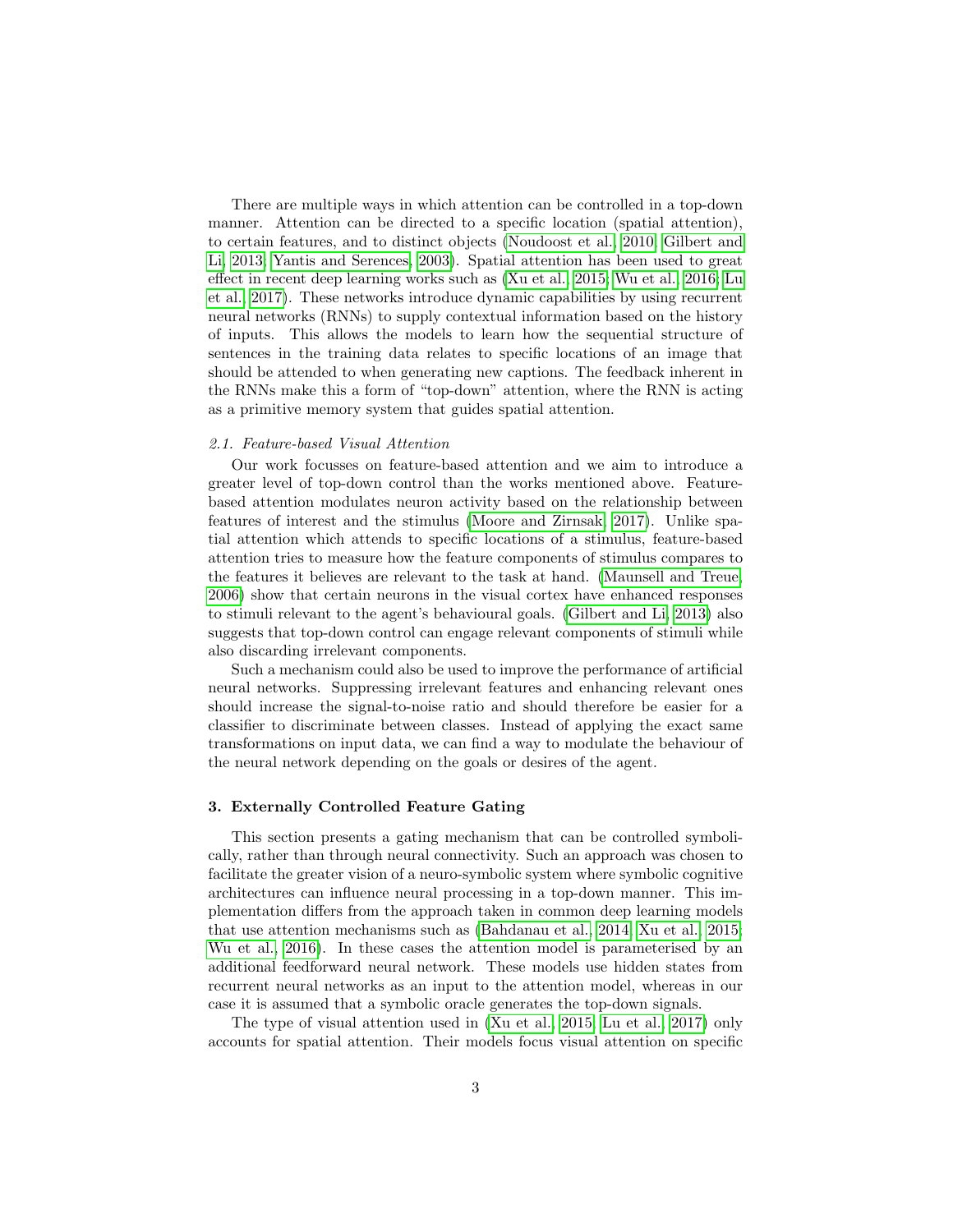locations within the visual field, but do not attend to specific features. Neurons in the visual cortex can be modulated to enhance certain visual features based on the current behavioural preference [\(Maunsell and Treue, 2006\)](#page-12-12). We propose a mechanism that multiplexes different gating layers depending on a specific task. This method allows us to train one set of feature detecting neurons, but by gating their outputs we can attend to specific neuron populations based on the current task.

#### 3.1. Gating Units

A gating unit chooses whether to pass or suppress its input based on trainable parameters. The gating units used in our architecture act independently of the input, and therefore only require training of a bias value.

The output, g, of a single gating unit can be expressed as

<span id="page-3-0"></span>
$$
g = a \cdot \sigma(b) \tag{1}
$$

Where a is the activation of the neuron that is being gated,  $\sigma(.)$  is the sigmoid function, and  $b$  is the trainable bias. This mechanism allows us to modulate neuron activations by choosing different sets of biases, rather than modifying the weights that determine how neurons respond to input stimuli.

Eq. [1](#page-3-0) can be extended to the case where there are multiple neurons, layers and tasks. This results in a gating vector  $g<sup>1</sup>$  given by Eq. [2.](#page-3-1)

<span id="page-3-1"></span>
$$
\mathbf{g}^{l} = \begin{bmatrix} a_{0,0}^{l} \cdot \sigma(b_{0,0}^{l}) \\ \vdots \\ a_{m,t}^{l} \cdot \sigma(b_{m,t}^{l}) \end{bmatrix}
$$
 (2)

where  $l$  refers to the layer number,  $m$  refers to the index of the neuron and t refers to the index of the task the gating layer belongs to.

# 3.2. Architecture

An example of how these gating layers can be incorporated into a feedforward neural network is shown in Figure [1.](#page-4-0) The gating layers are trained independently so that they become specialised on specific types of input data.

This approach is less computationally expensive than adding additional fully connected layers as is often the case with other multi-task learning approaches [\(Ruder, 2017\)](#page-12-13). For the entire network we are only adding  $T \cdot N_h$  number of parameters, where  $T$  is the total number of tasks and  $N_h$  is the total number of hidden neurons. Our approach is also closer to biological findings where individual neurons have shown the ability to switch their behaviour based on a visual categorization task [\(Cromer et al., 2010\)](#page-11-7).

Keeping the neuron weights the same despite changing the task is commonly used in deep learning [\(Yosinski et al., 2014;](#page-13-4) [Ruder, 2017\)](#page-12-13), notably for visual data where the basic representations of features is common regardless of the task. Our work is novel in that we are able to modify which of these common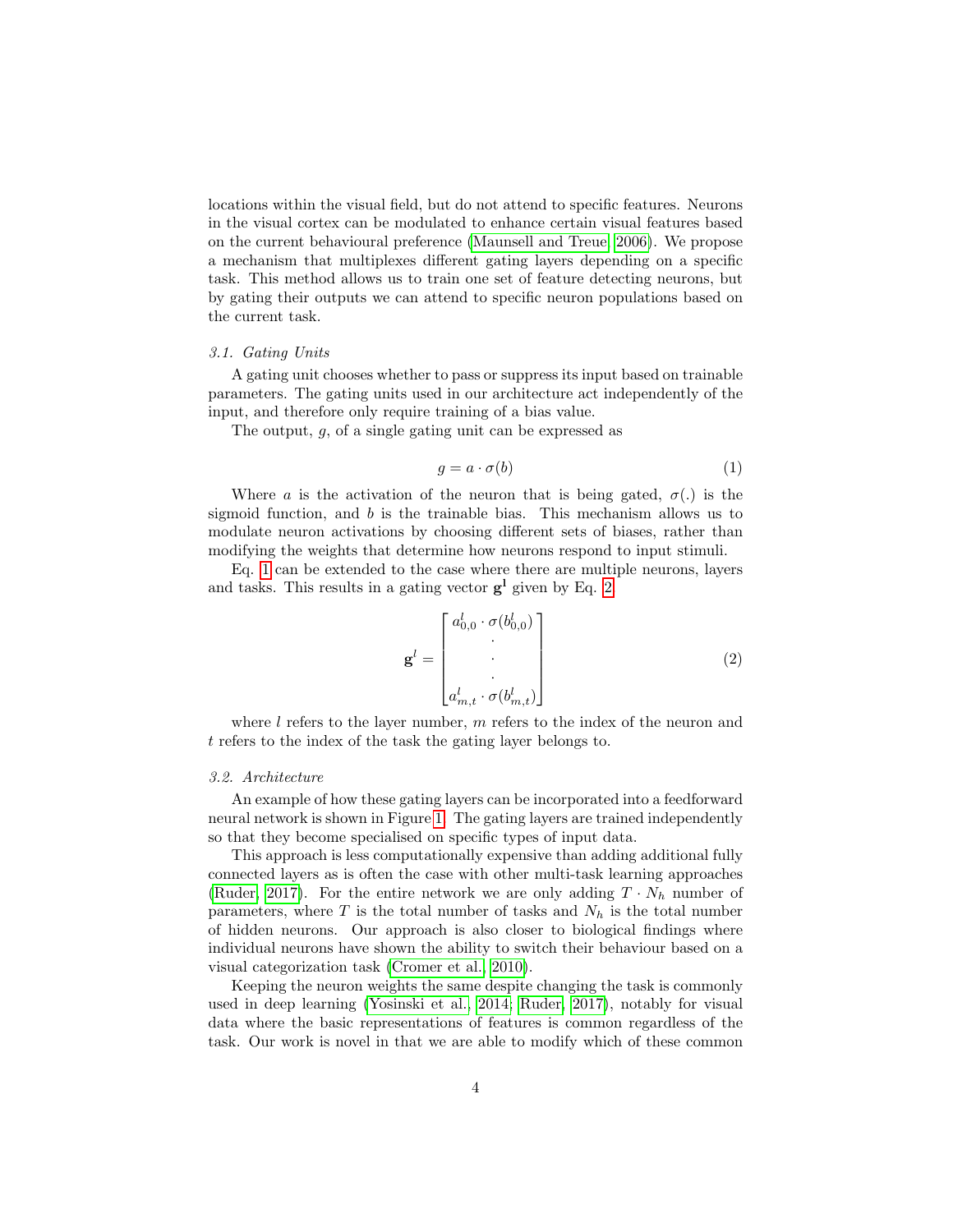<span id="page-4-0"></span>

Figure 1: The basic architecture consists of a feedforward artificial neural network that has trainable gating layers after each hidden layer. The "select" input is a symbolic input that determines which set of gate biases to select. Where  $\mathbf{b}_n$  refers to the bias vector at layer, l, and task, t.

visual features are most relevant to the current goal, rather than fine-tuning a classification stage after the input features are extracted.

#### 3.3. Problem Details

For our experiments here we will treat classifying different categories of images as different tasks. Let  $\mathcal X$  be the input space and  $\mathcal Y$  be the output space of our supervised learning problem. Let  $\mathcal{D} = \{(\mathbf{x}_i, y_i)|i = 1:N\}$  be a given dataset where  $\mathbf{x}_i \in \mathcal{X}$  are sample inputs, and  $y_i \in \mathcal{Y}$  are the corresponding labels. Let  $\mathcal{C} = \{c_1, ..., c_M\}$  be a set of defined categories that labels in  $\mathcal{Y}$  can belong to, where  $M$  is the total number of categories. For now we are assuming that the labels can be grouped into categories by an oracle (a human in this case). We also only consider the case that each label belongs to a single category.

We wish to create a feedforward, fully-connected artificial neural network that produces the output given by  $z_i = f_{\theta_c}(x_i)$ , where  $x_i$  is the *i*-th input pattern, and  $\theta_c$  are the trainable parameters for the  $c^{th}$  category,  $c \in \mathcal{C}$ . The predicted labels from the network are then given by  $\hat{y}_i = \arg \max_{x_i \in \mathcal{X}} f_{\theta_c}(x_i)$ Let  $Y^{(c)}$  be a subset of  $\mathcal Y$  containing elements belonging to category  $c, c \in \mathcal C$ . The parameters for each category,  $\theta_c$ , are trained using gradient descent methods on training data,  $\mathcal{D}_{train,c} = \{(\mathbf{x}_i, y_i)|i = 1 : N_c, y_i \in Y^{(c)}\}\$  where  $N_c$  is the number of labelled samples in category  $c, c \in \mathcal{C}$ . The objective of training is to find the parameters that minimize some loss function  $L(y_i, \hat{y}_i)$ .

## 3.4. Evaluation Metrics

The standard classification metrics of accuracy and loss can be used to compare the performance of model with and without feature gating. These metrics do not provide any insight into the what effect the gating may have had on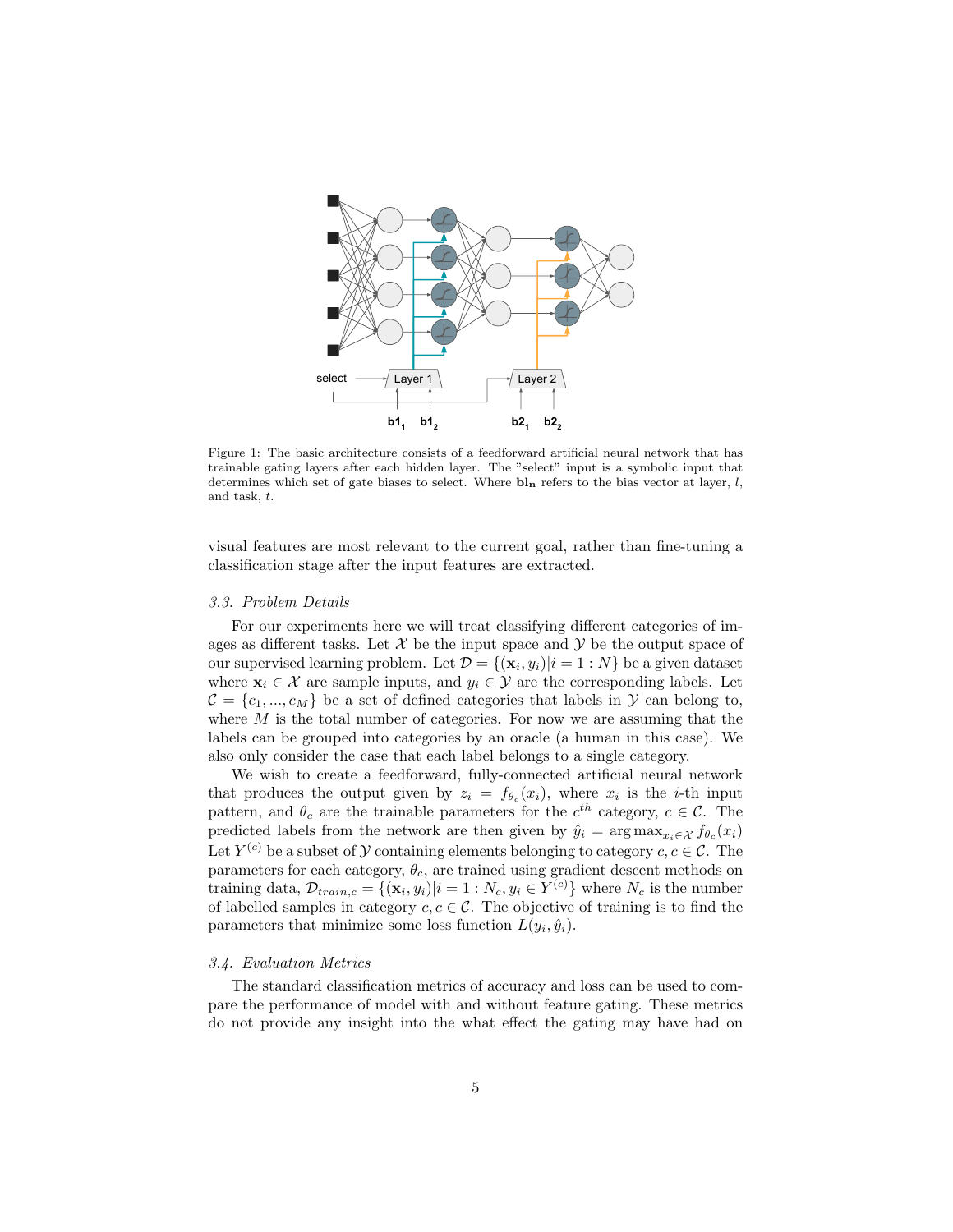the base model neurons to impact performance. We hypothesise that the gating should minimize predictions across different categories because they select a subset of features that are only relevant to the "cued" task. Given some test data  $\mathcal{D}_{test} = \{(\mathbf{x}_i, y_i)|i = 1 : N_{test}\}\$ , where  $N_{test}$  is the total number of test samples, we can define  $\hat{Y}^{(c)}$  as the set of predicted labels from the test data with category,  $c$ , inferred from the true label,  $y_i$ . Based on our hypothesis we declare a new metric in Eq. [3](#page-5-1) to quantify the effect of feature gating on class prediction based on categorical membership.

<span id="page-5-1"></span>
$$
\phi = \frac{1}{N_{test}} \sum_{c \in \mathcal{C}} \sum_{\hat{y} \in \hat{Y}^{(c)}} [\hat{y} \in Y^{(c)}]
$$
\n(3)

Where the [.] are Iverson brackets,

$$
[P] = \begin{cases} 1 & \text{if } P \text{ is true} \\ 0 & \text{otherwise} \end{cases}
$$

We term this metric "categorical isolation" and is defined as being the percentage of predicted labels belonging to the same category as the true label. The higher the categorical isolation the better the model is at discriminating classes between different categories.

## <span id="page-5-0"></span>4. Methods

The capabilities of our architecture were tested on an image classification task using the CIFAR10 dataset [\(Krizhevsky et al., 2014\)](#page-12-14). PyTorch was used as the framework, as it allows for dynamic computational graphs which are required for switching between gating layers during inference. The hypothesis is that overall classification accuracy can be improved by switching between specialized gating layers that are trained on categorized subsets of the original data.

## 4.1. Dataset

CIFAR10 consists of thousands of  $32 \times 32$  images containing unique instances of 10 different classes. The class labels are airplane, automobile, bird, cat, deer, dog, frog, horse, ship and truck. The default training set consists of 50000 images and the default test set consists of 10000 images. Each class has exactly the same number of samples in both the training and test data.

The dataset was divided into two broad categories: "vehicles", and "animals". These categories acted as two separate "tasks" for the network to perform. Samples of the images and categories are provided in Figure [2.](#page-6-0)

Each set of gating layers was trained and tested on a subset of the data based on these categories. One set of gating layers was trained on only vehicles and the other set was trained only on animals. This ensures that the gates are specialised to a specific category. During training 10% of the original training data were used as a validation set.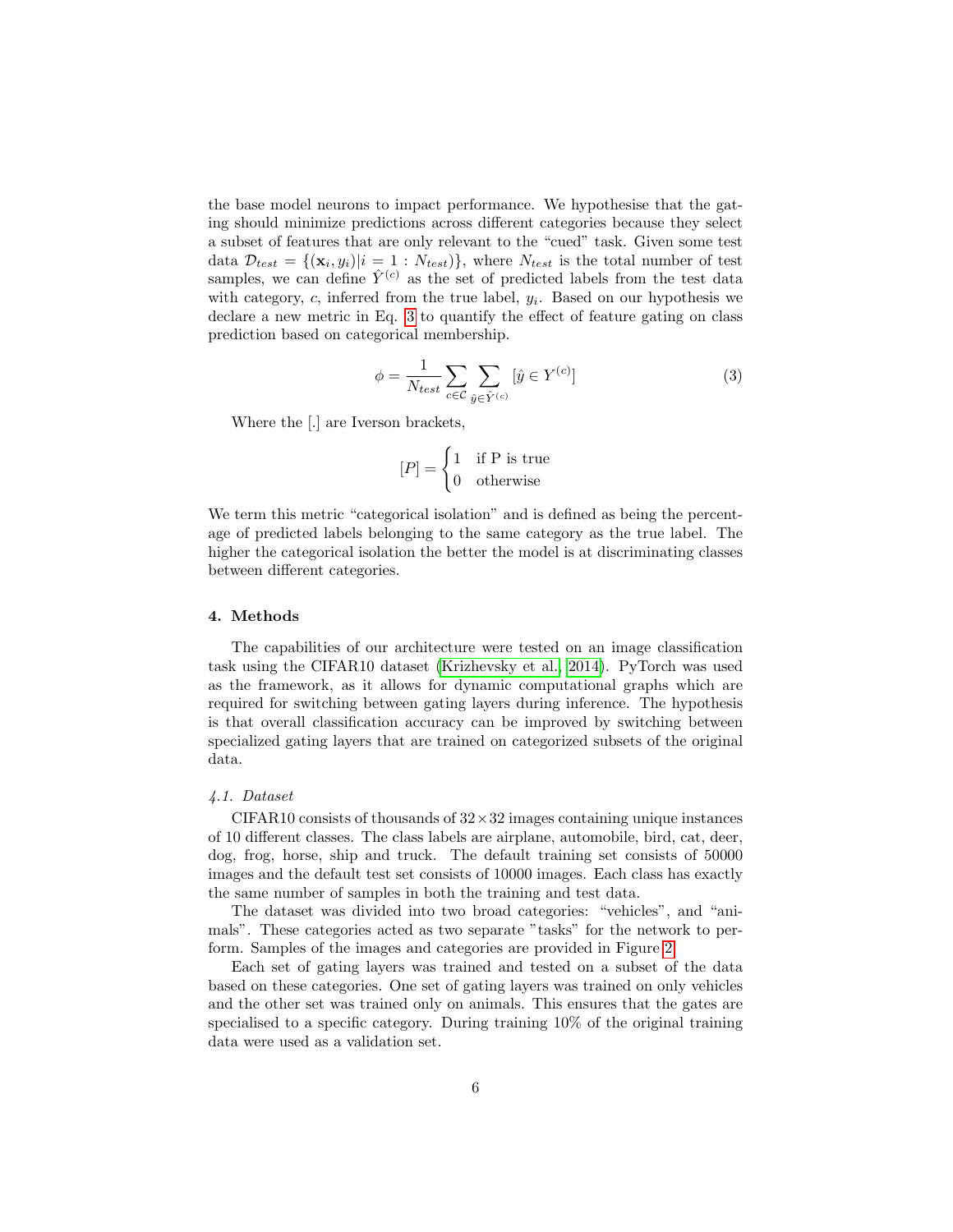<span id="page-6-0"></span>

vehicle vehicle animal animal animal animal animal animal vehicle vehicle

Figure 2: Randomly selected samples from each class. The title above each image indicates the label for the class and the title below indicates the category the class belongs to.

The images were converted to grayscale and normalized. No other preprocessing was performed, as we are only looking for a comparative improvement between gated and non-gated versions of the neural network.

# 4.2. Neural Network Parameters

The base model was a fully-connected feedforward neural network with the two hidden layers. The first hidden layer had 256 neurons and the second hidden layer had 128 neurons. Neurons in the hidden layers had a Rectified Linear Unit (ReLU) type activation function. Dropout was applied to the base model during training with a dropout rate of 50%. There were 10 linear output neurons (one per class) with a log-softmax function applied to the output to generate a log-probability output.

The gated version of this network had gating layers, as specified in Section [3,](#page-2-1) after each hidden layer. The biases in the gated layers were initialized to 0.

### 4.3. Training and Testing Procedure

Trainable parameters were updated after calculating the average loss for mini-batches consisting of 32 randomly sampled images from the training set. Validation was performed using the validation set after a set number of updates to monitor for overfitting on the data used for calculating the gradients. The negative log-likelihood loss was used as the loss function to optimize, using the RMSprop optimizer with a learning rate of  $1e^{-2}$ . The set of parameters that produced the lowest validation loss were saved and used to test the model on the holdout test data.

Before training the gates, the base model was trained on all of the training data to learn the feature representations generic to all classes. When training the gated versions the dataset was sampled such that each set of gates was presented with classes exclusive to the category it was being trained for. For example, when training the "vehicle" gates, only images of planes, cars, ships and trucks were presented to the network. The parameters for non-gating layers were initialized using the best parameters from the base model, and were not modified further during training. This ensures that the same neurons are being gated for both categories rather than having different sets of neuron parameters for each. We are only interested in learning the category dependant gate biases.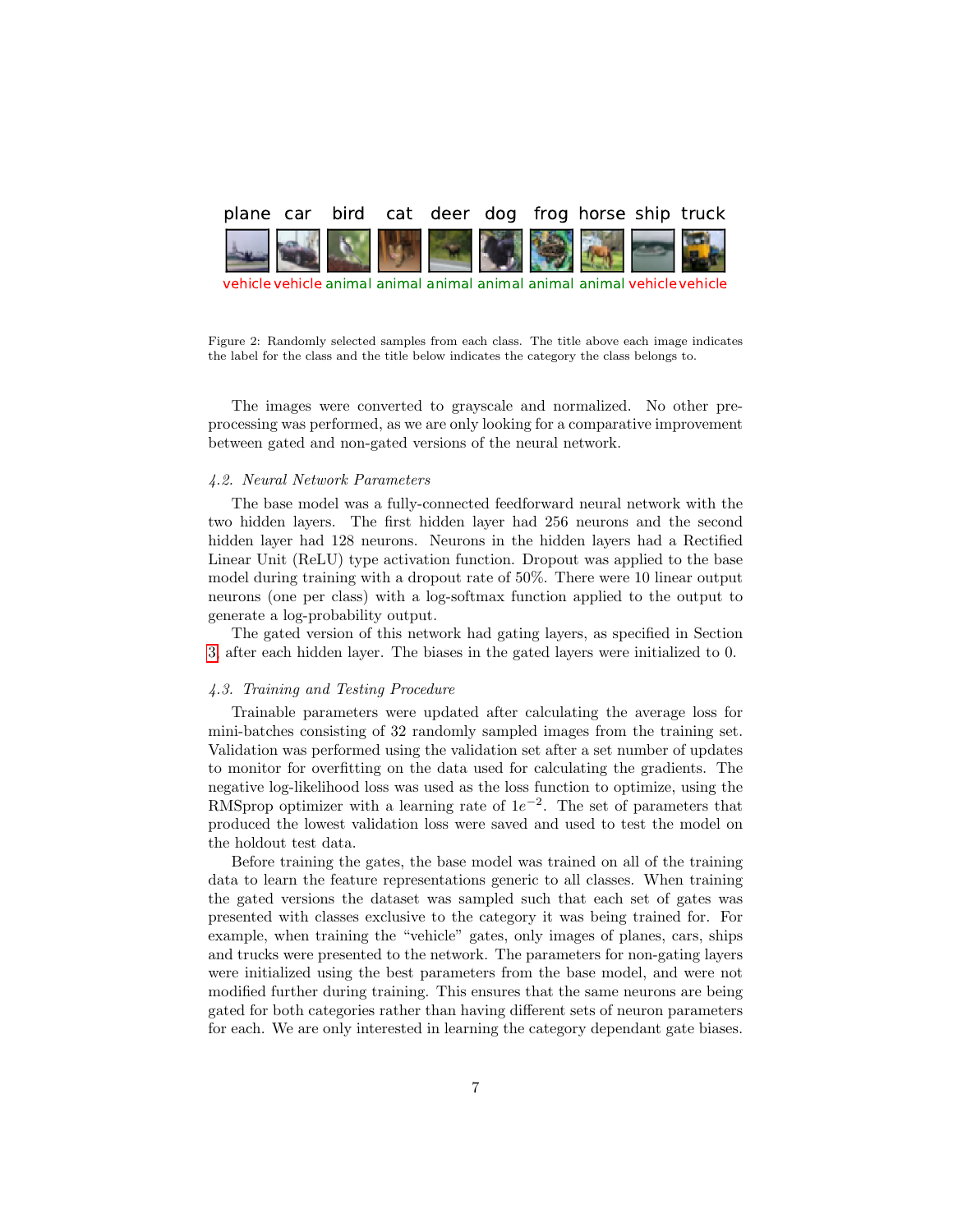<span id="page-7-1"></span>

Figure 3: The loss curves are plotted based on a fixed number of recorded steps, not number of iterations. "Base" refers to the model without gating, "animal" and "vehicle" refers to the gated models trained on classes belonging to the animal and vehicle categories respectively. "Train" indicates the loss for training data and "val" indicates the loss for validation data.

As with the base model, the set of gates producing the lowest validation loss for each category were saved and used in the final testing procedure.

During testing the model is cued by using categories inferred directly from the image labels e.g. if the label was "truck" the category would be "vehicles". For every image presented to the model the category was used to select which set of gates to use for inference, as illustrated in Figure [1.](#page-4-0) In this paper we are only evaluating the effectiveness of the gating mechanism and not how an agent automatically selects a category.

# <span id="page-7-0"></span>5. Results and Discussions

The results of the experiments are presented in this section along with relevant discussions. The loss curves during the training phase are shown in Figure [3.](#page-7-1)

The gated versions show much lower validation losses than the base model, which indicates they are improving upon the non-gated model. The fact that the gated models rely on pre-trained neuron weights and biases makes training the gating biases quick to train especially because there are so few parameters in comparison to the number of parameters needed for even one neuron. This is beneficial because one can reuse the same base model and very quickly train different gating layers. This is likely even quicker than the fine-tuning techniques used in transfer learning for deep learning models, where the final classification layer is often a fully connected layer that is tuned to different data [\(Yosinski](#page-13-4) [et al., 2014\)](#page-13-4).

Table [1](#page-8-0) shows the performance of the base model with and without feature gating evaluated on the holdout test data. It compares the test loss, accuracy and categorical isolation as defined in Eq. [3.](#page-5-1)

The results show that the feature gating reduces the test loss by 0.25, increases the total classification accuracy by 5.1%, and increases categorical isola-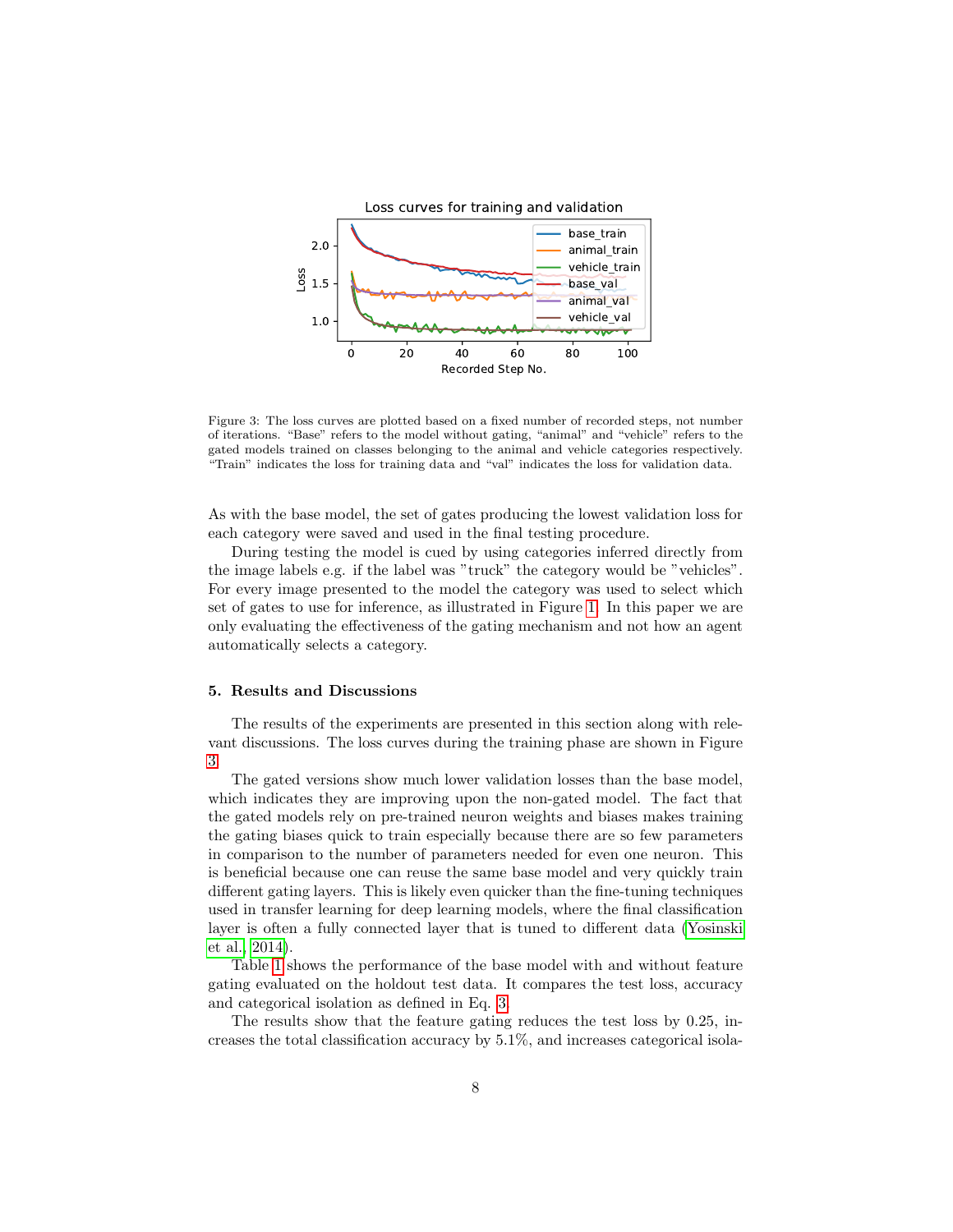Table 1: Model Evaluation on Test Data

<span id="page-8-0"></span>

| Model                  | Test Loss |          | Test Accuracy Categorical Isolation |
|------------------------|-----------|----------|-------------------------------------|
| Non-gated $ $          | 1.58      | 44.9%    | 83.0%                               |
| $\operatorname{Gated}$ | 1.33      | $50.0\%$ | $98.2\%$                            |
|                        |           |          |                                     |

<span id="page-8-1"></span>

Figure 4: The confusion matrices show what percentage of ground truth classes were classified as by the model during testing. The shown confusion matrices were normalized such that each element lies between 0 and 1. left: base model with no feature gating applied, right: base model with feature gating applied.

tion by 15.2%. This represents a strong improvement on performance in terms of accuracy, while adding only few trainable parameters. Even a single additional hidden neuron would result in more parameters than a full gating layer. The improvement in terms of categorical isolation is significant, and it shows that features can have a drastic difference in importance depending on the active behavioural goals. This is an import result because it means the network is producing outputs that are more reasonable considering the context of the situation.

The categorical isolation metric is useful for comparing between different models, but does not provide all the details of the networks behaviour. It could be possible that the network favours specific categories, which would result in a high categorical isolation, but it might not be producing reasonable outputs for other categories. To further assist in interpreting the behaviour of the network we direct the readers attention to Figure [4.](#page-8-1)

Of particular interest here is the results of classification between the two different categories of classes. In the non-gated model there are a number of instances where the model predicted classes from one category as classes from the other category. In contrast the dark purple regions of the gated model coincide with regions where the predicted classes do not belong to the same category as the true class. This shows that the gated model almost completely nullifies all cases of misclassification between categories. The feature gating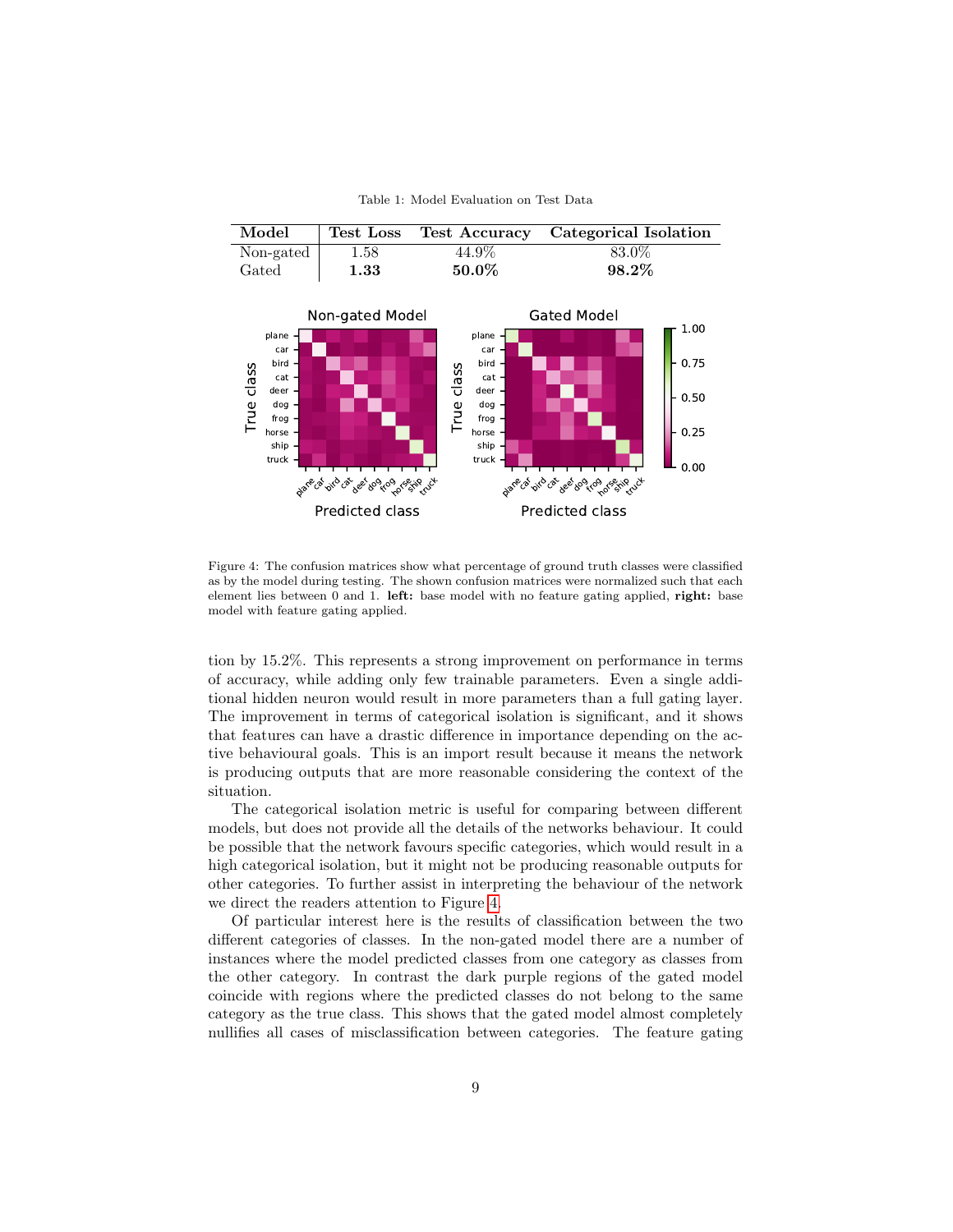<span id="page-9-0"></span>

Figure 5: A comparison of the gate bias vectors visualized as 2-D images. The first column shows the gates used for the 'vehicle' category, the second column shows the gates used for the 'animals' category, and the last column shows the absolute difference between the gates used for each category. The values are normalized to allow for a better visual comparison between the different layers.

worked as expected to discriminate classes based on the features relevant to the current goal.

We also wish to explore the inner workings of the gating and not just examine the overall effect. The gate bias vectors are visualized as 2-D images in Figure [5.](#page-9-0) to illustrate the behavioural changes of individual neurons based on the categories. This may provide useful insights into how gating influences the network at a neuronal level.

The absolute difference between the gates in the first layer shows that a large number of individual biases are different between categories. These bias changes indicate that neurons in the first layer are highly sensitive to changes in task. In contrast the second layer of gates show a larger percentage of the biases remain the same, however there are a few neurons that exhibit large changes between categories. This is an indication that the second layer represents more general features that are present in both categories, but with few specialized neurons that are task dependant.

We also noticed that the range of the biases are quite distinct between the two layers. The histogram plots in Figure [6.](#page-10-0) show how the biases are distributed for each gating layer. This shows the behaviour of the gating layers as a whole rather than indicating the differences in individual gating units.

The histogram show that the second layer of gates pass through almost all of neuron activations with 50% suppression  $(\sigma(0) = 0.5)$  or more, whereas the first gating layers are more symmetrical about the 50% suppression point. The fact that most of the second layer neuron activations are never fully suppressed further supports the idea that the second layer neurons are more general across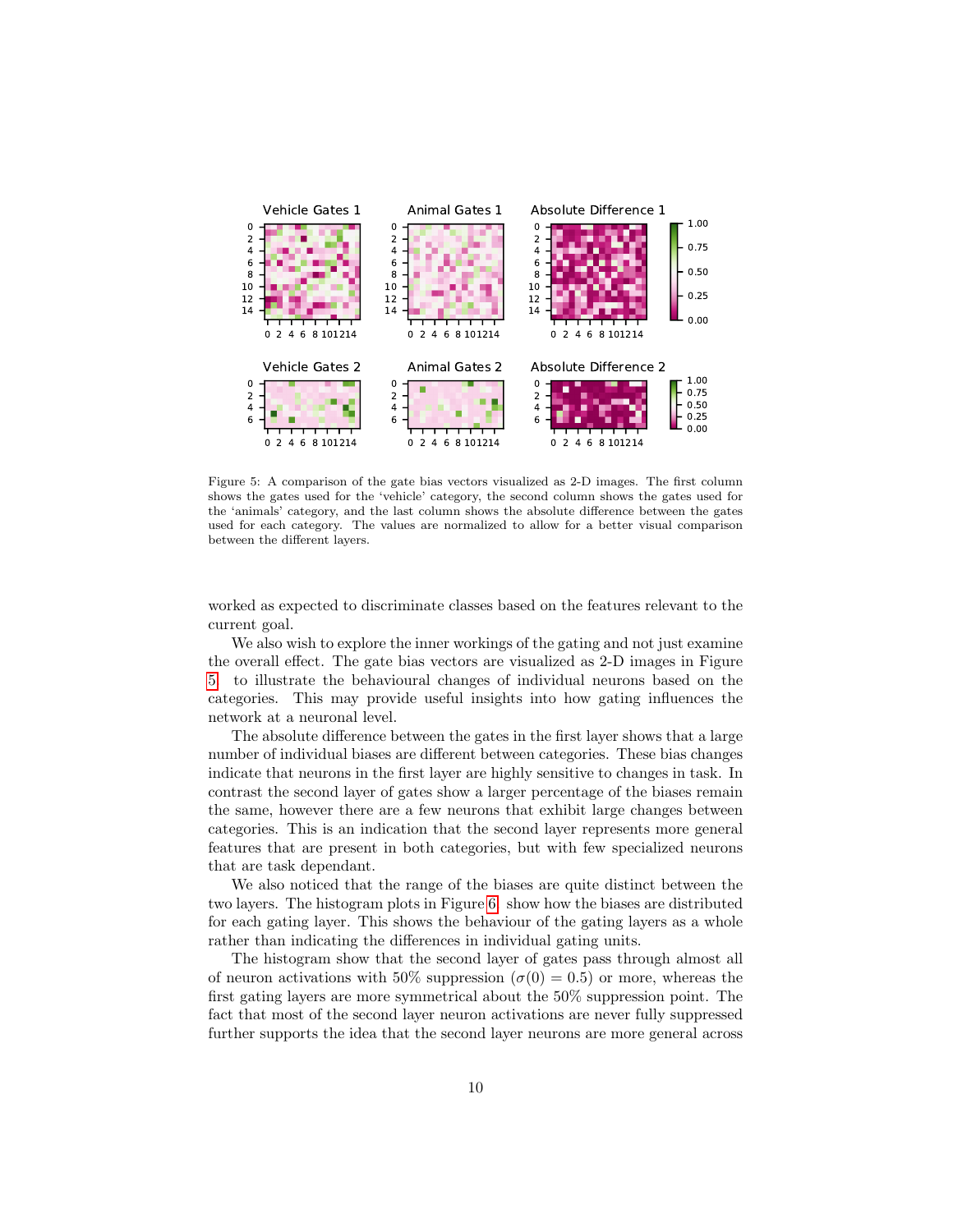<span id="page-10-0"></span>

Figure 6: The gate bias histograms show the distribution of the biases to give an idea about the behaviour of the entire population of gating units rather than individual neuron differences.

tasks. What is also interesting to note is that some of the biases in the second layer have much higher values that in the first layer. This suggests that some of the neurons in the second layer are highly sensitive to specific features of the input.

# 6. Future Work

The experiment presented in this paper was merely to determine whether or not feature gating in this fashion work and how well it would work. Further research would include applying our gating mechanism to different datasets with more categories to evaluate how well our solution scales to an increase in the number of categories. Applying this method to convolutional neural networks (CNNs) is a high priority, as these are more akin to biological visual systems, and are the current state-of-the-art in the majority of visual tasks. It is expected that our gating mechanism is general enough that it can be applied in the same way to convolutional kernels used in CNNs.

A primary goal for this work is to develop a neuro-symbolic cognitive architecture. The symbolic system would be better suited to high-level cognitive tasks such as reasoning and problem solving than perceptual tasks where artificial neural networks have been excelling. Our gating mechanism allows for top-down control of neural-like perception by the symbolic system depending on its goals. Many other cognitive architectures only consider or implement a bottom-up flow of information that starts by sensing the world, making decisions based on the interpretation of the sensory data, and then acting on these decisions. They rarely implement the case where the perceptual stage can be influenced in a top-down manner.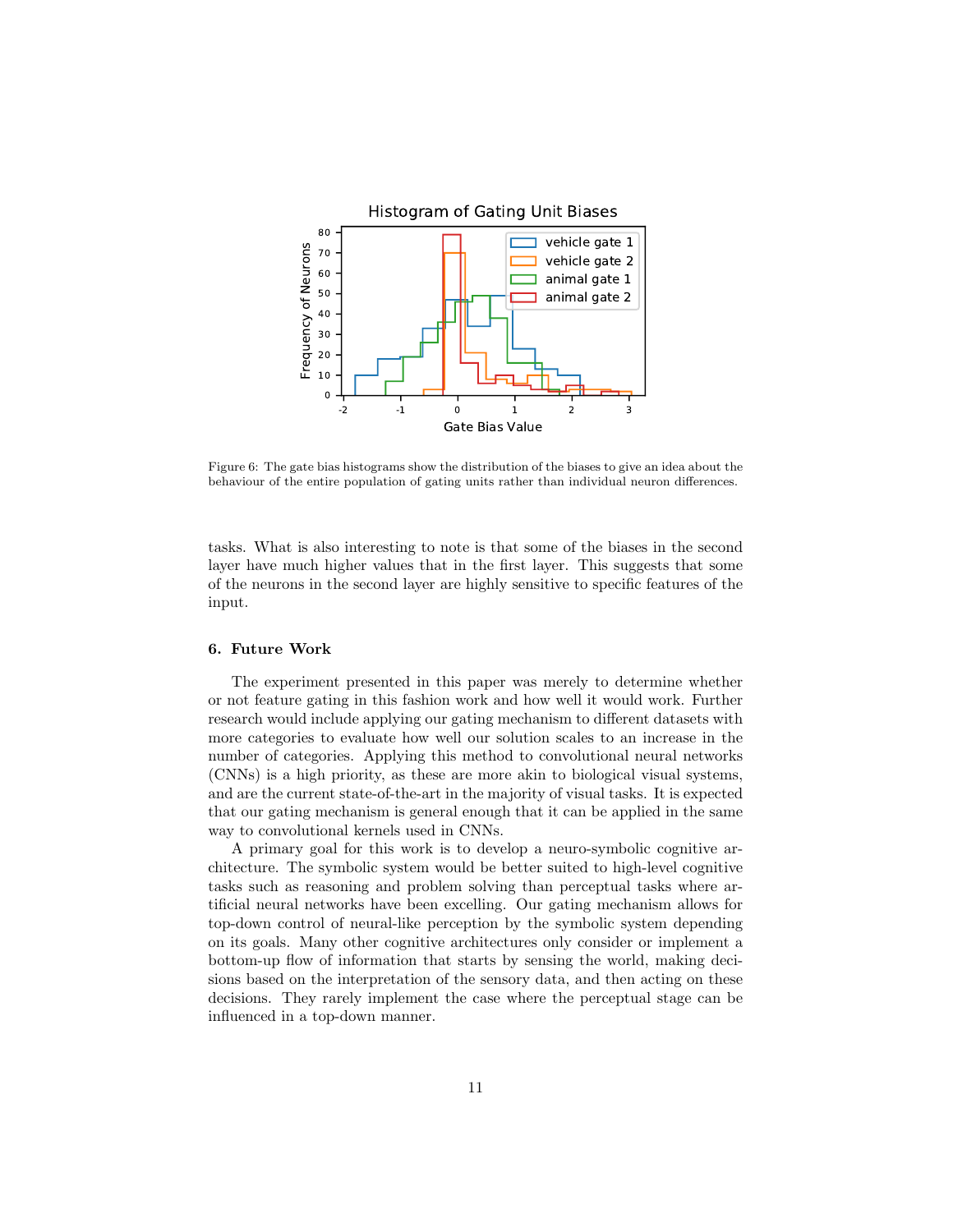This type of neuro-symbolic architecture would be ideally suited for mobile robotics. Mobile robotics applications such as search and rescue require robots to deal with a variety of situations. By modifying how a robot perceives the world depending on the situation could result in better perceptual accuracy as shown by our results.

# <span id="page-11-4"></span>7. Conclusion

We have implemented a novel approach to feature-based attention in feedforward neural networks. The approach to use externally controlled, taskdependant gating units shows major improvement in image classification despite only adding a few parameters. The mechanism is also general enough that it should be possible to replicate in most other forms of artificial neural networks. Another benefit is that it is designed to allow for easy control from external source, such as a cognitive architecture, to modulate the behaviour of the neural network to enhance perception. This could lead towards a more tractable form of integrating low-level, neural-like perception with higher-level symbolic cognitive systems.

## 8. Acknowledgements

The authors would like to thank the University of Cape Town for providing the funding for this research.

# References

- <span id="page-11-6"></span>Bahdanau, D., Cho, K., Bengio, Y., 2014. Neural machine translation by jointly learning to align and translate. arXiv preprint arXiv:1409.0473 .
- <span id="page-11-3"></span>Carrasco, M., 2011. Visual attention: The past 25 years. Vision research 51, 1484–1525.
- <span id="page-11-7"></span>Cromer, J.A., Roy, J.E., Miller, E.K., 2010. Representation of multiple, independent categories in the primate prefrontal cortex. Neuron 66, 796–807.
- <span id="page-11-2"></span>Desimone, R., Duncan, J., 1995. Neural mechanisms of selective visual attention. Annual review of neuroscience 18, 193–222.
- <span id="page-11-5"></span>Gilbert, C.D., Li, W., 2013. Top-down influences on visual processing. Nature Reviews Neuroscience 14, 350.
- <span id="page-11-0"></span>He, K., Zhang, X., Ren, S., Sun, J., 2016. Deep residual learning for image recognition, in: Proceedings of the IEEE conference on computer vision and pattern recognition, pp. 770–778.
- <span id="page-11-1"></span>Howard, A.G., Zhu, M., Chen, B., Kalenichenko, D., Wang, W., Weyand, T., Andreetto, M., Adam, H., 2017. Mobilenets: Efficient convolutional neural networks for mobile vision applications. arXiv preprint arXiv:1704.04861 .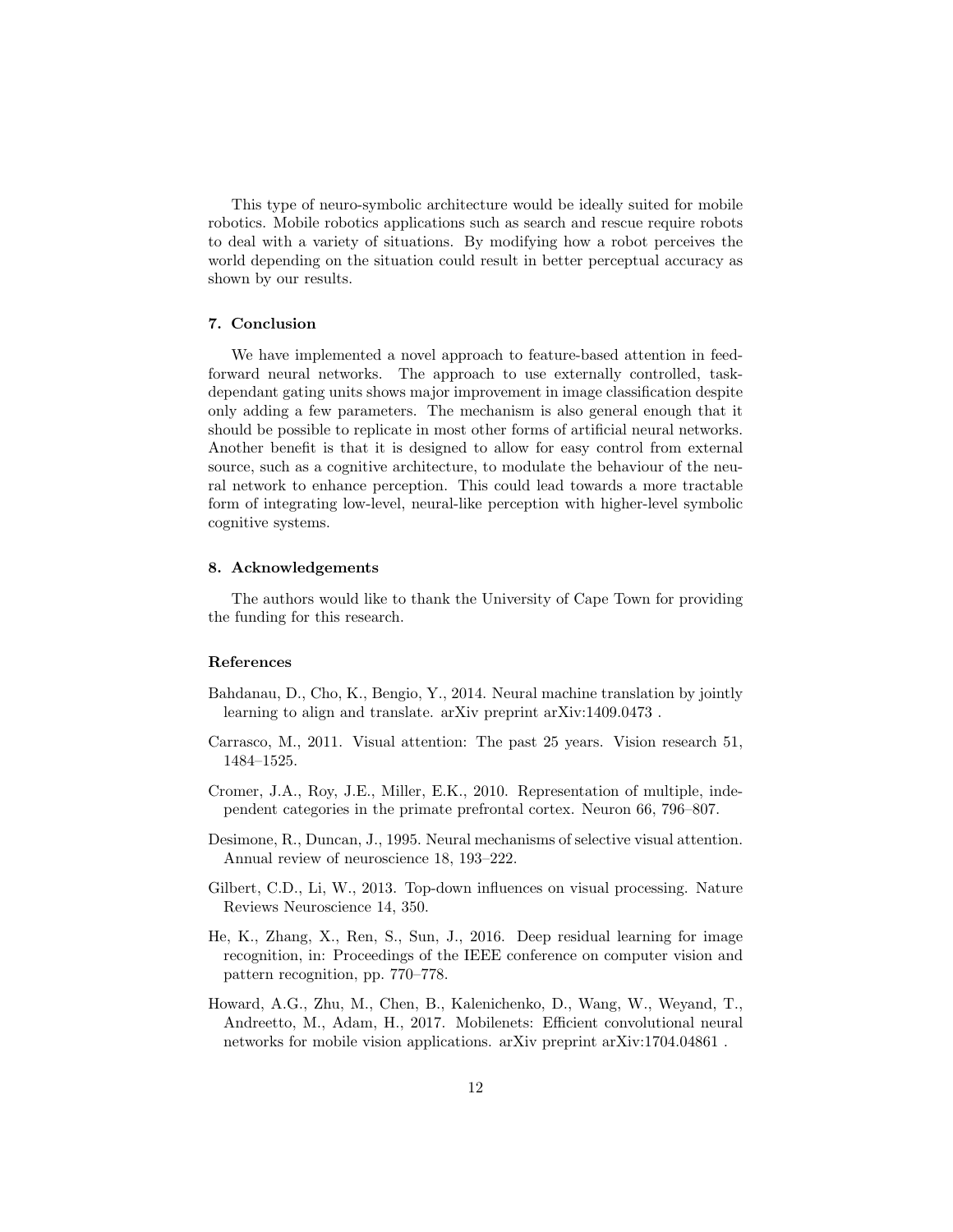- <span id="page-12-7"></span>Iandola, F.N., Han, S., Moskewicz, M.W., Ashraf, K., Dally, W.J., Keutzer, K., 2016. Squeezenet: Alexnet-level accuracy with 50x fewer parameters and¡ 0.5 mb model size. arXiv preprint arXiv:1602.07360 .
- <span id="page-12-14"></span>Krizhevsky, A., Nair, V., Hinton, G., 2014. The cifar-10 dataset. online: http://www. cs. toronto. edu/kriz/cifar. html .
- <span id="page-12-4"></span>Krizhevsky, A., Sutskever, I., Hinton, G.E., 2012. Imagenet classification with deep convolutional neural networks, in: Advances in neural information processing systems, pp. 1097–1105.
- <span id="page-12-0"></span>LeCun, Y., Bengio, Y., Hinton, G., 2015. Deep learning. nature 521, 436.
- <span id="page-12-3"></span>LeCun, Y., Bengio, Y., et al., 1995. Convolutional networks for images, speech, and time series. The handbook of brain theory and neural networks 3361, 1995.
- <span id="page-12-2"></span>LeCun, Y., Boser, B., Denker, J.S., Henderson, D., Howard, R.E., Hubbard, W., Jackel, L.D., 1989. Backpropagation applied to handwritten zip code recognition. Neural computation 1, 541–551.
- <span id="page-12-11"></span>Lu, J., Xiong, C., Parikh, D., Socher, R., 2017. Knowing when to look: Adaptive attention via a visual sentinel for image captioning, in: Proceedings of the IEEE Conference on Computer Vision and Pattern Recognition (CVPR), p. 2.
- <span id="page-12-12"></span>Maunsell, J.H., Treue, S., 2006. Feature-based attention in visual cortex. Trends in neurosciences 29, 317–322.
- <span id="page-12-9"></span>Moore, T., Zirnsak, M., 2017. Neural mechanisms of selective visual attention. Annual review of psychology 68, 47–72.
- <span id="page-12-10"></span>Noudoost, B., Chang, M.H., Steinmetz, N.A., Moore, T., 2010. Top-down control of visual attention. Current opinion in neurobiology 20, 183–190.
- <span id="page-12-13"></span>Ruder, S., 2017. An overview of multi-task learning in deep neural networks. arXiv preprint arXiv:1706.05098 .
- <span id="page-12-5"></span>Simonyan, K., Zisserman, A., 2014. Very deep convolutional networks for largescale image recognition. arXiv preprint arXiv:1409.1556 .
- <span id="page-12-8"></span>Summerfield, C., Egner, T., 2009. Expectation (and attention) in visual cognition. Trends in cognitive sciences 13, 403–409.
- <span id="page-12-6"></span>Szegedy, C., Ioffe, S., Vanhoucke, V., Alemi, A.A., 2017. Inception-v4, inceptionresnet and the impact of residual connections on learning., in: AAAI, p. 12.
- <span id="page-12-1"></span>Szegedy, C., Liu, W., Jia, Y., Sermanet, P., Reed, S., Anguelov, D., Erhan, D., Vanhoucke, V., Rabinovich, A., 2015. Going deeper with convolutions, in: Proceedings of the IEEE conference on computer vision and pattern recognition, pp. 1–9.